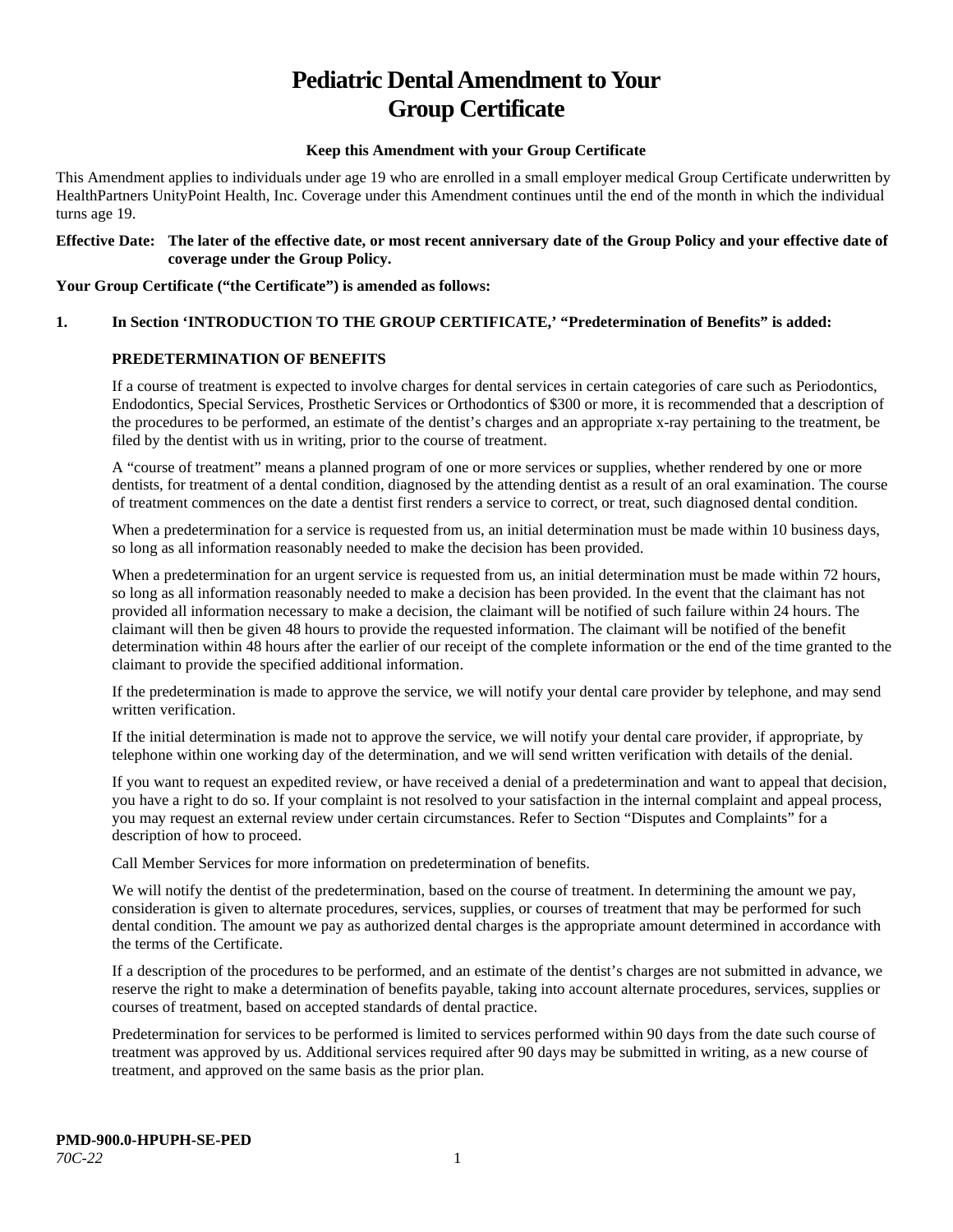## **2. In Section 'DEFINITIONS OF TERMS USED,' the following definitions are added:**

**Clinically accepted dental services.** These are techniques or services, accepted for general use, based on risk/benefit implications (evidence based). Some clinically accepted techniques are approved only for limited use, under specific circumstances.

**Consultations**. These are diagnostic services provided by a dentist or dental specialist other than the practitioner who is providing treatment.

**Cosmetic care.** These are dental services to improve appearance, without treatment of a related illness or injury.

**Customary restorative materials.** These are amalgam (silver fillings), glass ionomer and intraorally cured acrylic resin and resin-based composite materials (white fillings).

**Date of service.** This is generally the date the dental service is performed. For prosthetic, or other special restorative procedures, the date of service is the date impressions were made for final working models. For endodontic procedures, date of service is the date on which the root canal was first entered for the purpose of canal preparation.

**Dentist.** This is a professionally degreed doctor of dental surgery or dental medicine who lawfully performs a dental service in strict accordance with governmental licensing privileges and limitations.

**Elective procedures.** These are procedures which are available to patients but which are not dentally necessary.

**Emergency dental care.** These are services for an acute dental condition that would lead a prudent layperson to reasonably expect that the absence of immediate care would result in serious impairment to the dentition or would place the person's oral health in serious jeopardy.

**Endodontics.** This is the treatment of diseases of the dental pulp. Endodontics includes root canal therapy, pulp capping procedures, apexification and periapical procedures associated with root canal treatment.

**Medically necessary orthodontic services.** These are comprehensive medically necessary services covered for pediatric dental insureds who have a severe handicapping malocclusion related to a medical condition resulting from congenital, craniofacial or dentofacial malformations involving the teeth and requiring reconstructive surgical correction in addition to orthodontic services.

**Oral Surgery.** This is routine surgery involving teeth or alveolar bone, including extraction and alveolectomy. Oral surgery may include other oral treatment and surgery, if a dentist considers it dentally necessary. Oral surgery does not include orthodontia, orthognathic surgery, and placement of dental implants or surgical care that is necessary because of a medical condition.

**Orthodontics.** This is medically necessary dental care for the correction of severe handicapping malocclusion of teeth using appliances and techniques that alter the position of teeth in the jaws.

**Orthognathic surgery.** This is oral surgery to alter the position of the jaw bones.

**Periodontics.** This is non-surgical and surgical treatment of diseases of the gingiva (gums) and bone supporting the teeth.

**Prosthetic services.** These are services to replace missing teeth; including the prescribing, repair, construction, replacement and fitting of fixed bridges and full or partial removable dentures.

#### **3. The following are added to Section "SERVICES NOT COVERED," and apply only to Pediatric Dental benefits:**

- Treatment, procedures or services which are not dentally necessary and/or which are primarily educational in nature or for the vocation, comfort, convenience, appearance or recreation of the insured.
- The treatment of conditions which foreseeable result from excluded services.
- For Network Benefits, treatment, procedures or services which are not provided by a network dentist or other authorized provider or are not authorized by us.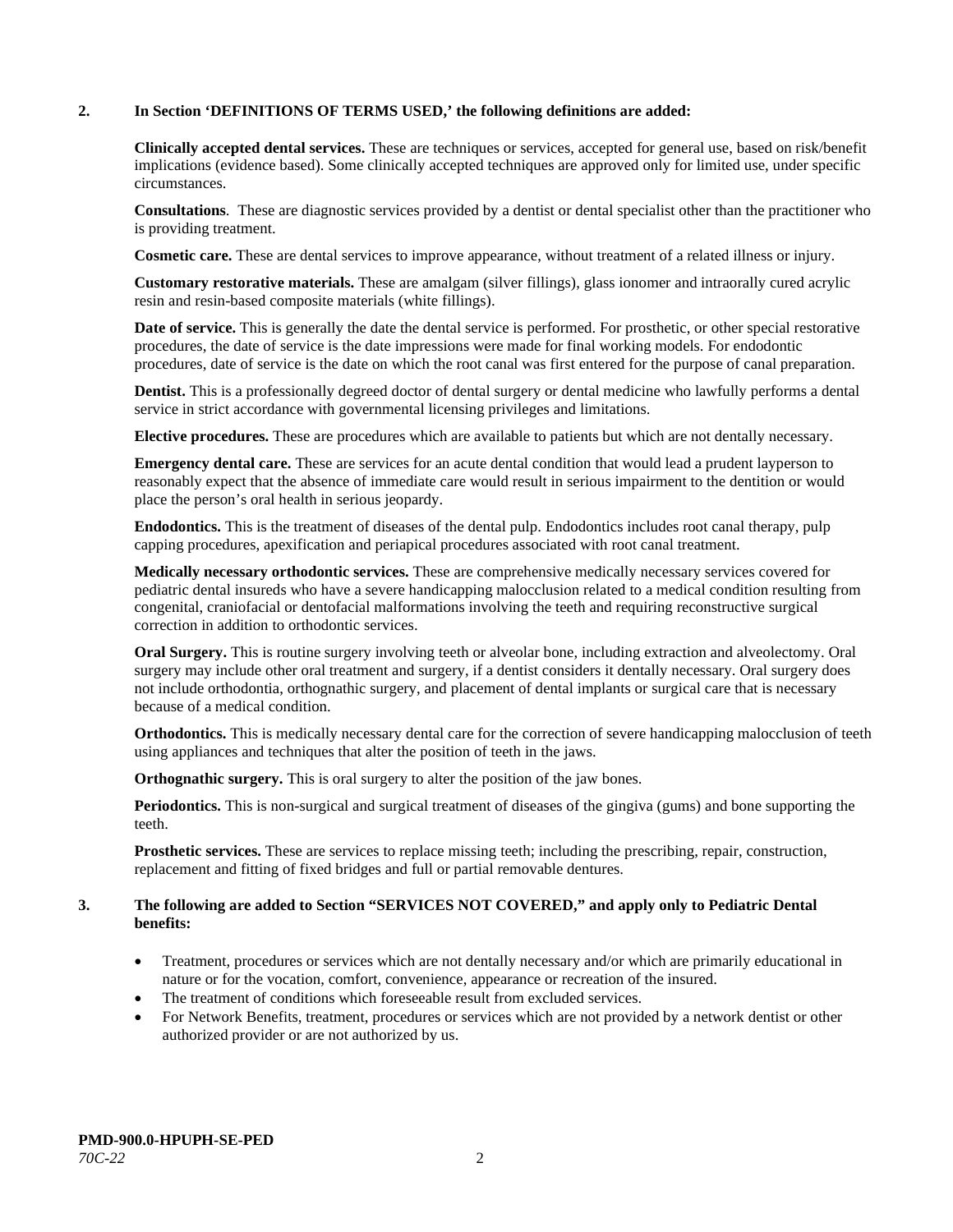- Dental services or supplies primarily intended to alter the shape, appearance and function of the teeth for cosmetic purposes, or for the purpose of improving the appearance of your teeth. This includes tooth whitening, tooth bonding and veneers that cover the teeth, and any services intended to replace existing restorations done historically for cosmetic reasons, even if due to material failure (wear/chipping/fracture) or the presence of decay at the restorative margin. This exclusion does not apply to services for reconstructive surgery. However, to the extent that these reconstructive surgery services are paid as medical services under the Certificate, they are not covered as Pediatric Dental services.
- Hospitalization or other facility charges.
- Local anesthesia or use of electronic analgesia billed as a separate procedure is not covered. Inhaled nitrous oxide is not covered. General anesthesia and intravenous sedation are not covered except as indicated in this Amendment.
- Orthodontic services, except as provided in this Amendment.
- Orthognathic surgery (surgery to reposition the jaws).
- Services which are elective, investigative, experimental or not otherwise clinically accepted.
- Procedures, appliances or restorations that are necessary to alter, restore or maintain occlusion, including but not limited to: increasing vertical dimension, replacing or stabilizing tooth structure lost by attrition (including chipping or fractures of tooth structure or restorations), or erosion, abfraction, abrasion, or realigning teeth, except as covered orthodontic services provided in this Amendment. Mandibular orthopedic appliances and bite planes are also not covered.
- Procedures, appliances (other than occlusal guards, as indicated in this Amendment) or restorations for the prevention of bruxism (grinding of teeth) or clenching.
- Services for the following items:
	- o replacement of any missing, lost or stolen dental or implant-supported prosthesis.
	- o replacement or repair of orthodontic appliances.
	- replacement of orthodontic appliances due to non-compliance.
- Services related to a prosthetic or special restorative appliance which was installed or delivered more than 60 days after termination of coverage.
- Diagnostic testing that is performed and billed as a separate procedure such as collection of microorganisms for culture, viral cultures, genetic testing for susceptibility or oral disease and caries susceptibility tests. This includes all oral pathology and laboratory testing charges.
- For non-network coverage, dental services related to the replacement of any teeth missing prior to the insured's effective date under this Amendment.
- Dental services, supplies and devices not expressly covered as a benefit under this Amendment.
- Services provided to the insured which the insured is not required to pay.
- The portion of a billed charge for an otherwise covered service by a non-network provider, which is in excess of our maximum amount allowed. We also do not cover charges or a portion of a charge which is either a duplicate charge for a service or charges for a duplicate service.
- Services for injury or illness either (a) arising out of an injury in the course of employment and subject to workers' compensation or similar law; or (b) for which benefits are payable without regard to fault, under coverage statutorily required to be contained in any motor vehicle or other liability insurance policy or equivalent self-insurance; or (c) for which benefits are payable under another policy of accident and health insurance, Medicare or any other governmental program.
- Except where expressly addressed in this Amendment, when multiple, acceptable treatment options exist related to a specific dental problem, we will provide benefits based upon the least costly alternative treatment. This includes inlay restorations paid as corresponding amalgam restorations.
- Services covered under the patient's medical plan, except to the extent not covered under the patient's medical plan.
- Additional charges for office visits that occur after regularly scheduled hours, missed appointments or appointments cancelled on short notice.
- Onlays, veneers or partial crowns fabricated from extraorally cured composite resin or porcelain.
- Periodontal splinting.
- Athletic mouthguards.
- Charges for infection control, sterilization and waste disposal.
- Charges for sales tax.
- Treatment, procedures, or services or drugs which are provided when you are not covered under this Amendment.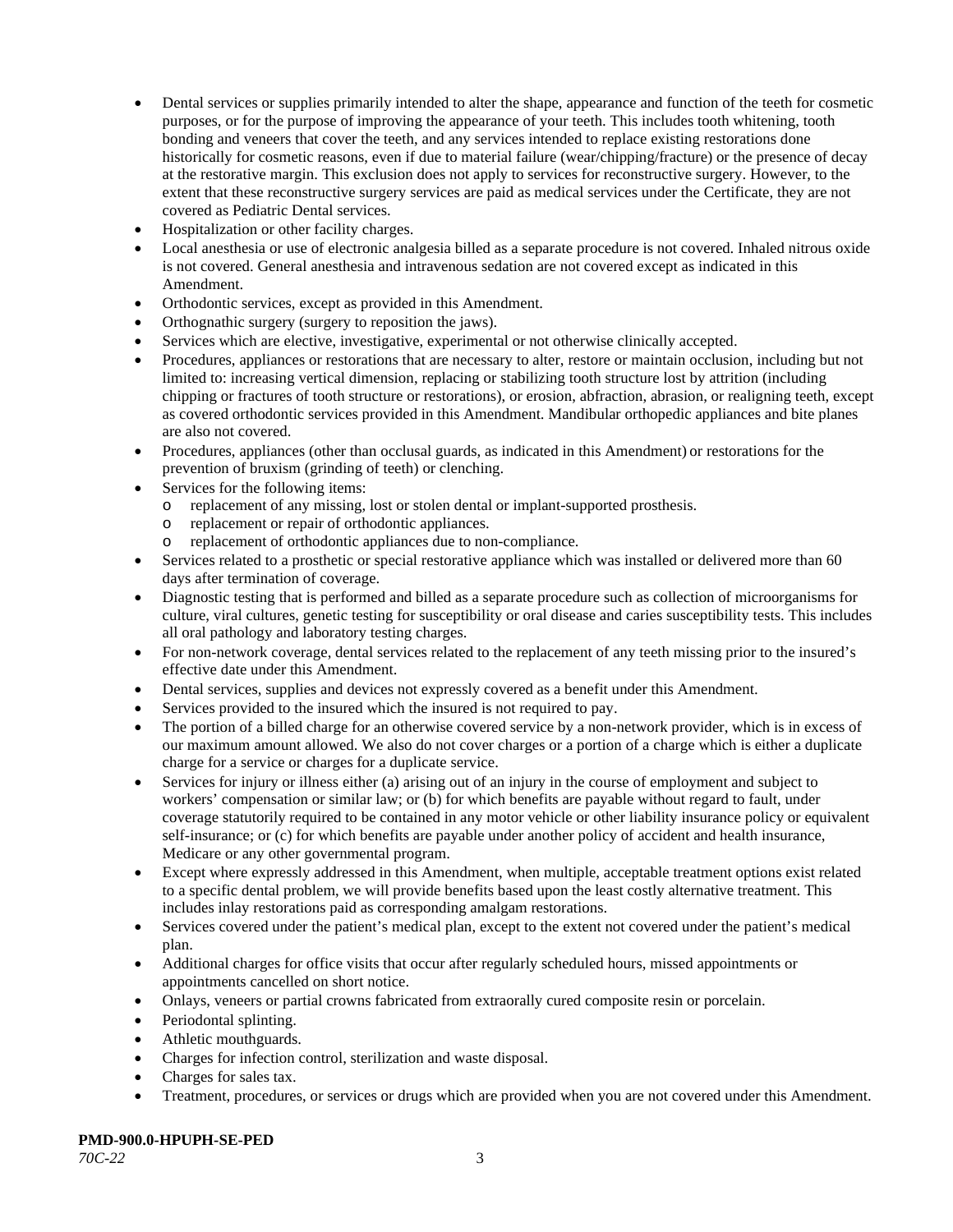- Cone beam CT capture and interpretation.
- Harvest of bone for use in autogenous grafting procedure.
- Charges for maxillofacial prosthetics.
- Charges for case presentations for treatment planning or behavioral management.
- Charges for enamel microabrasion, odontoplasty and pulpal regeneration.
- Charges for surgical procedures for isolation of a tooth with a rubber dam.
- Non-intravenous conscious sedation and drugs to treat anxiety or pain.
- Charges for endodontic endosseous implants.
- Charges for intentional reimplantation (including necessary splinting).
- Charges for canal preparation and fitting of preformed dowel or post.
- Charges for temporary crowns for fractured teeth.
- Charges for interim or custom abutments for implants.
- Charges for rebonding, recementing and repair of fixed retainers.
- Charges for surgical placement of a temporary anchorage device.
- Charges for autogenous or nonautogenous osseous, osteoperiosteal or cartilage graft of the mandible or maxilla.
- Charges for anatomical crown exposure.
- Interim prostheses.
- Connector bars, stress breakers and precision attachments.
- Provisional pontics, crowns and retainer crowns.
- Copings.
- Oral hygiene instruction.
- Removal of fixed space maintainers.
- Hospital, home and extended care facility visits by dental providers.
- Gold foil restorations.
- Treatment for correction of malocclusion of teeth and associated dental and facial disharmonies, and posttreatment retainers, when treatment is not medically necessary.
- Maxillofacial MRI, maxillofacial ultrasound and sialoendoscopy capture and interpretation.
- Post processing of image or image sets.
- Caries risk assessment and documentation.
- Charges for unspecified procedures.
- Charges for the placement of a restorative foundation for an indirect restoration.
- Charges for periradicular services and bone grafts or other material used in conjunction with periradicular surgery.
- Non-dental administrative fees and charges including, but not limited to dental record preparation, and interest charges.
- Services related to the diagnosis and treatment of Temporomandibular Joint Dysfunction (TMD).
- Services associated with non-covered services.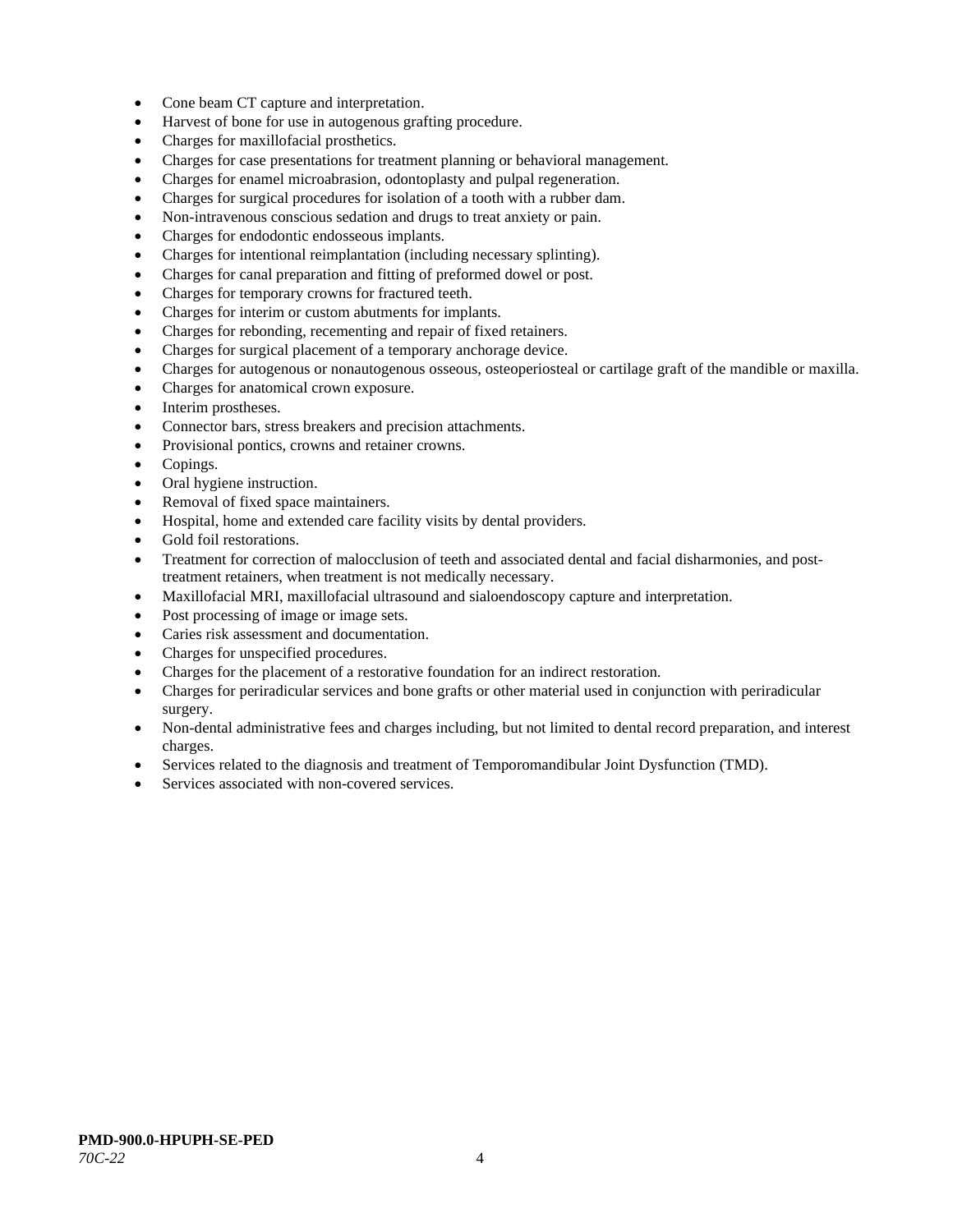## **4. The Benefits Chart is expanded to include the following:**

## **Pediatric Dental Benefits Chart**

**The Certificate covers Preventive and Diagnostic Services, Basic, Special, Prosthetic and medically necessary Orthodontia Services only, for insureds under age 19.**

**HealthPartners UnityPoint Health, Inc. agrees to cover the dental services described below. This Benefits Chart describes the level of payment that applies for each of the covered services. To be covered, dental services or items described below must be medically or dentally necessary. The date of service must be while you are enrolled in the plan.**

**Coverage for eligible services is subject to the exclusions, limitations and other conditions of this Amendment and the Group Certificate ("the Certificate"). See the "Services Not Covered" section of the Certificate for additional information about exclusions.**

**This dental plan allows you to choose, at any time, dentists within the dental network (Network Benefits), or dentists outside of the network (Non-Network Benefits).**

**The amount that we pay for covered services is listed below. The insured is responsible for the specified dollar amount and/or percentage of charges that we do not pay. Coverage may vary according to your network selection.**

**Benefits are underwritten by HealthPartners UnityPoint Health, Inc.**

**When you use Non-Network providers, benefits are substantially reduced and you will likely incur significantly higher out-of-pocket expenses. A Non-Network provider does not usually have an agreement with HealthPartners UnityPoint Health, Inc. to provide services at a discounted fee. In addition, Non-Network Benefits are restricted to the usual and customary amount under the definition of "Charge." The usual and customary amount can be significantly lower than a Non-Network provider's billed charges. If the Non-Network provider's billed charges are over the usual and customary amount, you pay the difference, in addition to any required deductible, copayment and/or coinsurance, and these charges do not apply to the out-of-pocket limit.**

**This plan is subject to plan and benefit changes required to maintain compliance with federal and state law. This includes, but is not limited to, benefit changes required to maintain a certain actuarial value or metal level. We may also change any deductible, coinsurance and out-of-pocket limit values on an annual basis to reflect cost of living increases.**

**These definitions apply to this amendment.**

| Calendar year: | This is the 12-month period beginning 12:01 A.M. Central Time, on January 1, and<br>ending 12:00 A.M. Central Time of the next following December 31.                                                                                                                                                                                                                                                                                                                                                                                                                                                                 |
|----------------|-----------------------------------------------------------------------------------------------------------------------------------------------------------------------------------------------------------------------------------------------------------------------------------------------------------------------------------------------------------------------------------------------------------------------------------------------------------------------------------------------------------------------------------------------------------------------------------------------------------------------|
| <b>Charge:</b> | For covered services delivered by network providers, this is the provider's discounted<br>charge for a given dental/surgical service, procedure or item, which network providers<br>have agreed to accept as payment in full.                                                                                                                                                                                                                                                                                                                                                                                         |
|                | For covered services delivered by non-network providers, this is the provider's charge<br>for a given dental/surgical service, procedure or item, up to our maximum amount<br>allowed for that service, procedure or item.                                                                                                                                                                                                                                                                                                                                                                                            |
|                | Our maximum amount allowed is based on the usual and customary charge for a given<br>dental/surgical service, procedure or item. It is consistent with the charge of other<br>providers of a given service or item in the same region. You must pay for any charges<br>above the maximum amount allowed, and they do not apply to the out-of-pocket limit.                                                                                                                                                                                                                                                            |
|                | To be covered, a charge must be incurred on or after the insured's effective date and<br>on or before the termination date. For network provider charges, the amount of the<br>copayment or coinsurance, or the amount applied to any deductible, is based on the<br>agreed fee applicable to the network provider, or a reasonable estimate of the cost<br>according to a fee schedule equivalent. For non-network provider charges, the amount<br>considered as a copayment or coinsurance, or the amount applied to any deductible, is<br>based on the lesser of the billed charge and our maximum amount allowed. |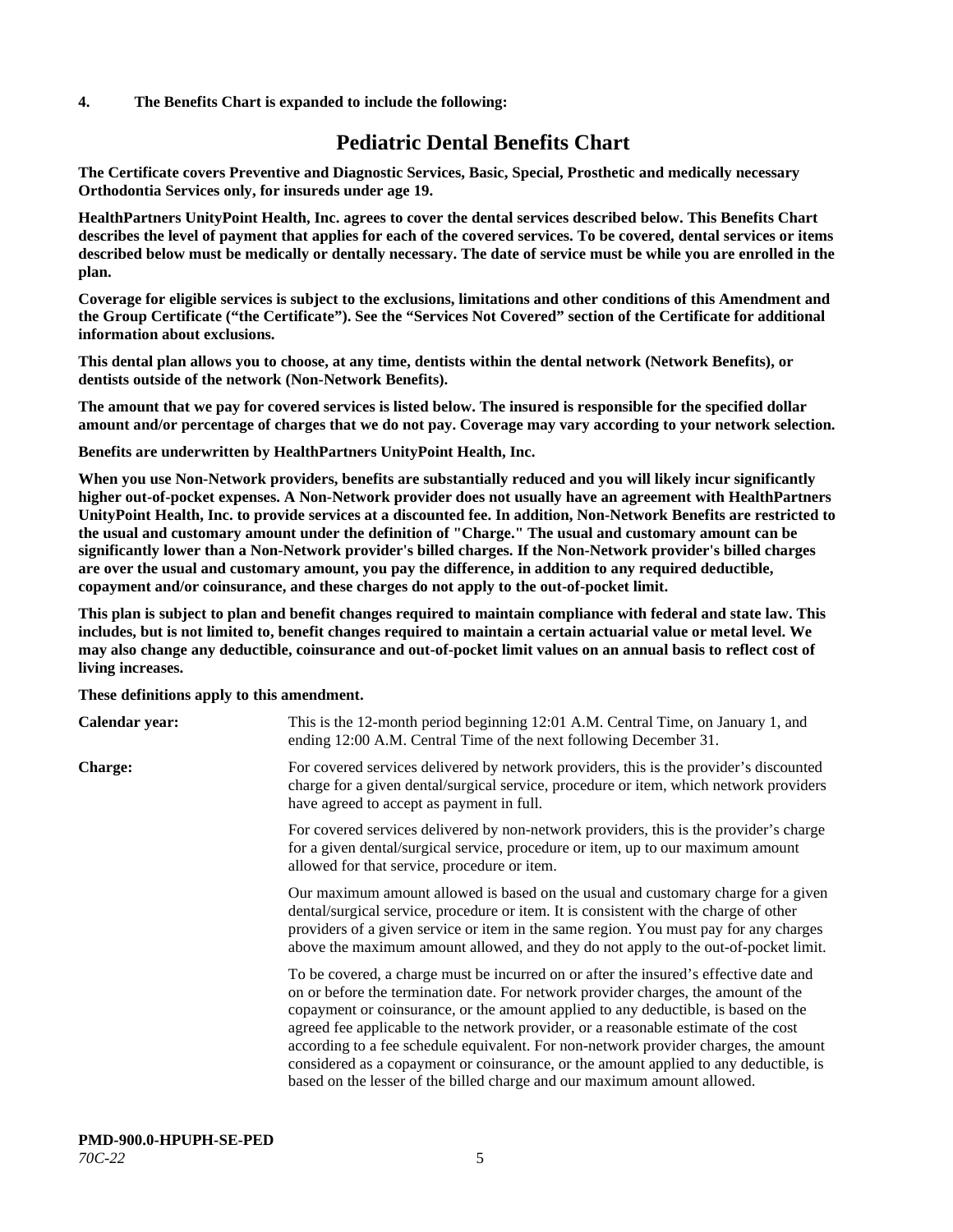| Copayment/coinsurance:  | The specified dollar amount, or percentage, of charges incurred for covered services,<br>which we do not pay, but which an insured must pay, each time an insured receives<br>certain dental services, procedures or items. Our payment for those covered services or<br>items begins after the copayment or coinsurance is satisfied. Covered services or items<br>requiring a copayment or coinsurance are specified in this Benefits Chart. For network<br>provider charges, the amount considered as a copayment or coinsurance is based on<br>the agreed fee applicable to the network provider, or a reasonable estimate of the cost<br>according to a fee schedule equivalent. For non-network provider charges, the amount<br>considered as a copayment or coinsurance is based on the lesser of the billed charge<br>and our maximum amount allowed. A copayment or coinsurance is due at the time a<br>service is rendered, or when billed by the provider. |
|-------------------------|-----------------------------------------------------------------------------------------------------------------------------------------------------------------------------------------------------------------------------------------------------------------------------------------------------------------------------------------------------------------------------------------------------------------------------------------------------------------------------------------------------------------------------------------------------------------------------------------------------------------------------------------------------------------------------------------------------------------------------------------------------------------------------------------------------------------------------------------------------------------------------------------------------------------------------------------------------------------------|
| Deductible:             | The specified dollar amount of charges incurred for covered services, which we do not<br>pay, but an insured or a family has to pay first in a calendar year. Our payment for<br>those services or items begins after any deductible is satisfied.                                                                                                                                                                                                                                                                                                                                                                                                                                                                                                                                                                                                                                                                                                                    |
|                         | Your plan has an embedded deductible. This means once an insured meets the individual<br>deductible, the plan begins paying benefits for that person. If two or more members of the<br>family meet the family deductible, the plan begins paying benefits for all members of the<br>family, regardless of whether each insured has met the individual deductible. However, an<br>insured may not contribute more than the individual deductible towards the family<br>deductible.                                                                                                                                                                                                                                                                                                                                                                                                                                                                                     |
|                         | The amount of the charges that apply to any deductible are based on (1) the agreed fee<br>applicable to the network provider, or a reasonable estimate of the cost according to a fee<br>schedule equivalent; or (2) the lesser of the billed charge and our maximum amount allowed<br>for the non-network provider. This Benefits Chart indicates which covered services are not<br>subject to the deductible.                                                                                                                                                                                                                                                                                                                                                                                                                                                                                                                                                       |
| Out-of-pocket expenses: | You pay any specified copayments/coinsurance and deductibles applicable for<br>particular services, subject to the out-of-pocket limit described below. These amounts<br>are in addition to the monthly premium payments.                                                                                                                                                                                                                                                                                                                                                                                                                                                                                                                                                                                                                                                                                                                                             |
| Out-of-pocket limit:    | You pay any copayments/coinsurance and deductibles for covered services, to the individual<br>or family out-of-pocket limit. Thereafter we cover 100% of charges incurred for all other<br>covered services, for the rest of the calendar year. You pay amounts greater than the out-of-<br>pocket limits if any benefit maximums are exceeded.                                                                                                                                                                                                                                                                                                                                                                                                                                                                                                                                                                                                                       |
|                         | Non-Network Benefits above the maximum amount allowed (see definition of "charge"<br>above) do not apply to the out-of-pocket limit.                                                                                                                                                                                                                                                                                                                                                                                                                                                                                                                                                                                                                                                                                                                                                                                                                                  |
|                         | You are responsible to keep track of the out-of-pocket expenses. Contact Member Services<br>for assistance in determining the amount paid by the insured for specific eligible services<br>received. Claims for reimbursement under the out-of-pocket limit provisions are subject to<br>the same time limits and provisions described under the "Claims Provisions" section of the<br>Certificate.                                                                                                                                                                                                                                                                                                                                                                                                                                                                                                                                                                   |

**Limits shown below are combined under your Network Benefits and Non-Network Benefits.**

## **Individual calendar year deductible**

| <b>Network Benefits</b>                                                                    | <b>Non-Network Benefits</b>                                                                    |
|--------------------------------------------------------------------------------------------|------------------------------------------------------------------------------------------------|
| See your Network Benefits individual deductible under<br>vour Medical Plan Benefits Chart. | See your Non-Network Benefits individual deductible<br>under your Medical Plan Benefits Chart. |

## **Family calendar year deductible**

| <b>Network Benefits</b>                                                                | <b>Non-Network Benefits</b>                                                                |
|----------------------------------------------------------------------------------------|--------------------------------------------------------------------------------------------|
| See your Network Benefits family deductible under<br>your Medical Plan Benefits Chart. | See your Non-Network Benefits family deductible<br>under your Medical Plan Benefits Chart. |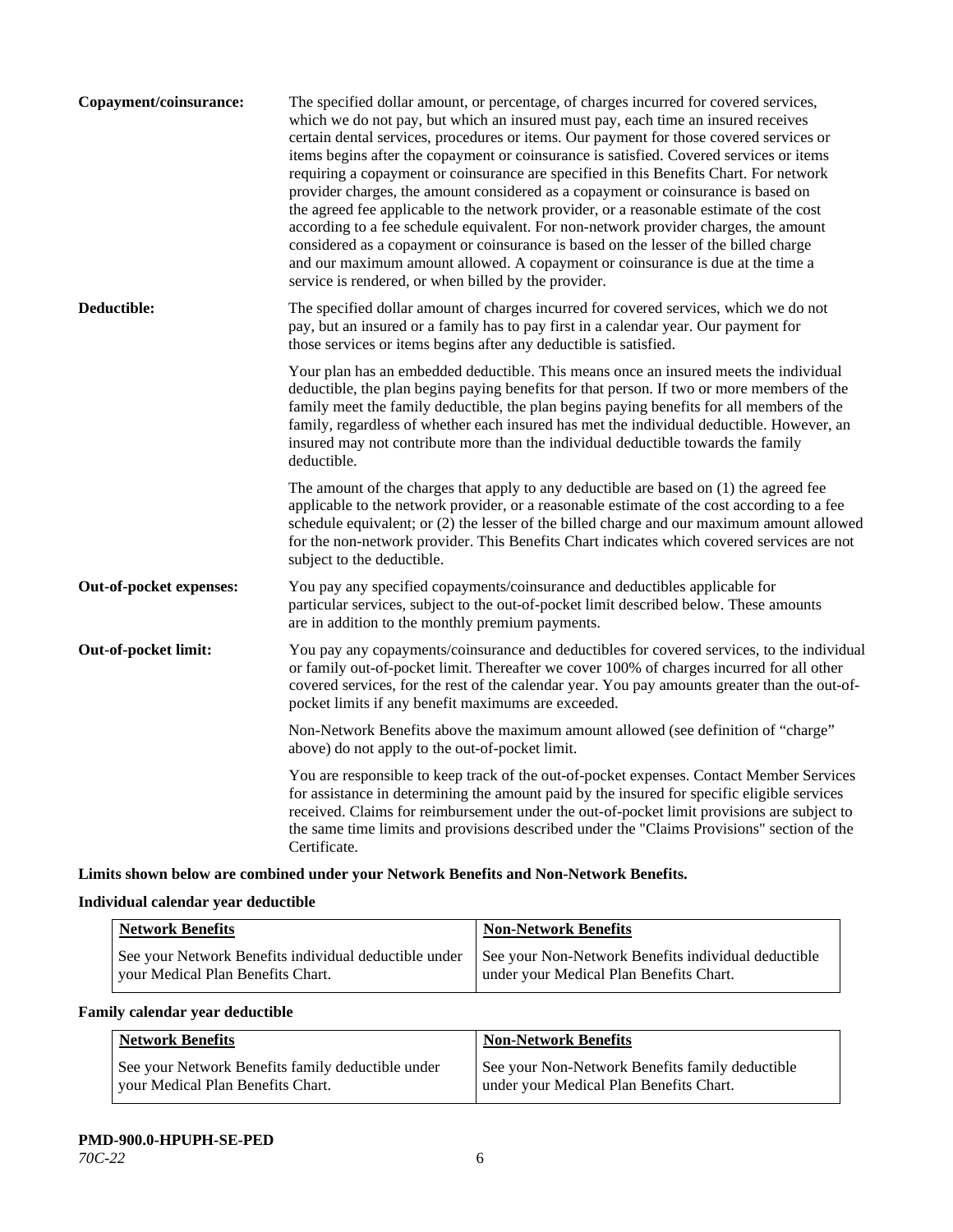## **Individual calendar year out-of-pocket limit**

| Network Benefits                              | <b>Non-Network Benefits</b>                      |
|-----------------------------------------------|--------------------------------------------------|
| See your Network Benefits individual out-of-  | See your Non-Network Benefits individual out-    |
| pocket limit under your Medical Plan Benefits | of-pocket limit under your Medical Plan Benefits |
| Chart.                                        | Chart.                                           |

## **Family calendar year out-of-pocket limit**

| <b>Network Benefits</b>                                                                         | <b>Non-Network Benefits</b>                                                                             |
|-------------------------------------------------------------------------------------------------|---------------------------------------------------------------------------------------------------------|
| See your Network Benefits family out-of-pocket<br>limit under your Medical Plan Benefits Chart. | See your Non-Network Benefits family out-of-<br>pocket limit under your Medical Plan Benefits<br>Chart. |

## **PREVENTIVE AND DIAGNOSTIC SERVICES**

#### **Covered Services:**

We cover the following preventive and diagnostic services, with certain limitations which are listed below. For this category, deductible does not apply.

- **Routine dental care examinations for new and existing patients** limited to twice each calendar year.
- **Dental cleaning** (prophylaxis or periodontal maintenance cleaning) limited to twice each calendar year.
- **Professionally applied topical fluoride** (other than silver diamine fluoride) limited to twice each calendar year.
- **Silver diamine fluoride** limited to twice per tooth each calendar year.
- **Pit and fissure sealant application and preventive resin restoration** limited to one application per tooth per 36-month period, for unrestored permanent molars.
- **Bitewing x-rays** limited to twice each calendar year.
- **Full mouth or panoramic x-rays** limited to once every sixty months.
- **Other x-rays, except as provided in connection with orthodontic diagnostic procedures and treatment.**
- **Space maintainers** (fixed or removable appliances designed to prevent adjacent and opposing teeth from moving) for lost primary teeth.
- **Evaluations that are not routine and periodic, including:** problem-focused evaluations (either limited or detailed and extensive), periodontal evaluations, and evaluations for insureds under the age of 3 which include counseling with the primary caregiver.
- **Screening or assessments of a patient** limited to twice each calendar year.

| <b>Network Benefits</b>       | <b>Non-Network Benefits</b>   |
|-------------------------------|-------------------------------|
| 100% of the charges incurred. | 100% of the charges incurred. |

## **Not Covered:**

- Diagnostic testing that is performed and billed as a separate procedure such as collection of microorganisms for culture, viral cultures, genetic testing for susceptibility or oral disease and caries susceptibility tests. This includes all oral pathology and laboratory testing charges.
- Additional charges for office visits that occur after regularly scheduled hours, office visits for observation, missed appointments or appointments cancelled on short notice.
- Cone beam CT capture and interpretation.
- Oral hygiene instruction.
- Removal of fixed space maintainers.
- Hospital, home and extended care facility visits by dental providers.
- Maxillofacial MRI, maxillofacial ultrasound and sialoendoscopy capture and interpretation.
- Post processing of image or image sets.
- Caries risk assessment and documentation.
- Charges for unspecified procedures.
- See "Services Not Covered" in item 3. of this Amendment.

#### **PMD-900.0-HPUPH-SE-PED**

*70C-22* 7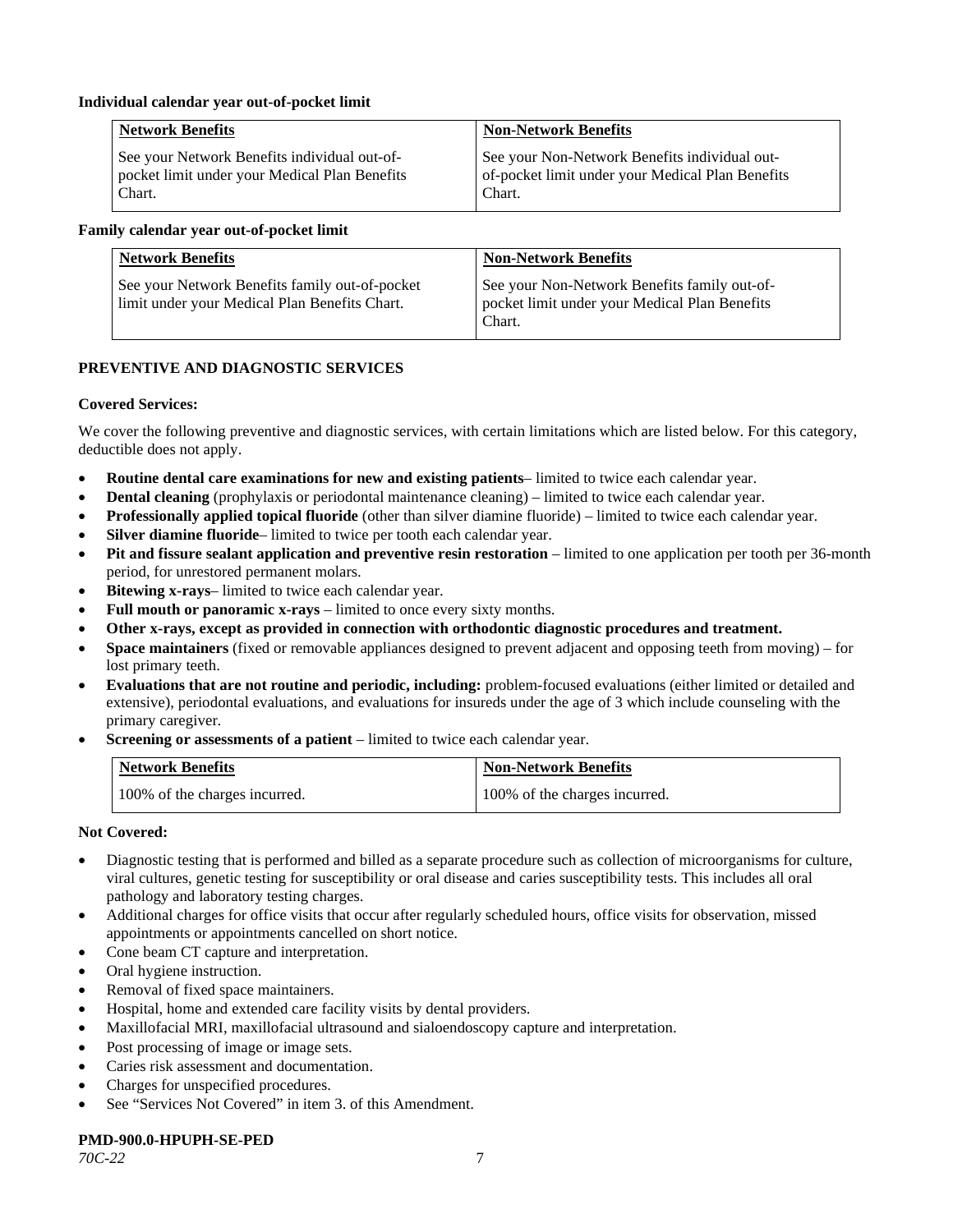## **BASIC SERVICES**

## **Covered Services:**

We cover the following services:

- **Consultations.**
- **Emergency treatment for relief of pain.**
- **Regular restorative services (fillings) other than posterior composites.** Restorations using customary restorative materials and stainless steel crowns are covered, when dentally necessary due to loss of tooth structure as a result of tooth decay or fracture.
- **Regular restorative services (fillings) - posterior composites (white fillings on bicuspids and molars).** Restorations using customary restorative materials and preventive resin restorations are covered, when dentally necessary due to loss of tooth structure as a result of tooth decay or fracture.
- **Oral surgery –** surgical and non-surgical extraction for the restoration of dental function. Services include, but are not limited to, removal of impacted teeth, incision or drainage of abscesses and removal of exostosis. General anesthesia or intravenous sedation is covered, when dentally necessary, when provided by the attending dentist in a dental office setting and required to perform a covered dental procedure.
- **Periodontics** (gum disease) limited to once every 24 months for non-surgical treatment and once every 36 months for surgical treatment.
- **Endodontics.**

| <b>Network Benefits</b>      | <b>Non-Network Benefits</b>  |
|------------------------------|------------------------------|
| 70% of the charges incurred. | 50% of the charges incurred. |

## **Limitations:**

• Collection and application of autologous blood concentrate product is limited to once every 36 months.

#### **Not Covered:**

- Periodontal splinting.
- Orthognathic surgery (surgery to reposition the jaws).
- Harvest of bone for use in autogenous grafting procedure.
- Charges for surgical procedures for isolation of a tooth with a rubber dam.
- Non-intravenous conscious sedation, and drugs to treat anxiety or pain.
- Charges for endodontic endosseous implants.
- Charges for intentional reimplantation (including necessary splinting).
- Charges for canal preparation and fitting of preformed dowel or post.
- Charges for temporary crowns for fractured teeth.
- Charges for surgical placement of a temporary anchorage device.
- Charges for autogenous or nonautogenous osseous, osteoperiosteal or cartilage graft of the mandible or maxilla.
- Charges for anatomical crown exposure.
- Charges for the placement of a restorative foundation for an indirect restoration.
- Charges for periradicular services and bone grafts or other material used in conjunction with periradicular surgery.
- Charges for unspecified procedures.
- See "Services Not Covered" in item 3. of this Amendment.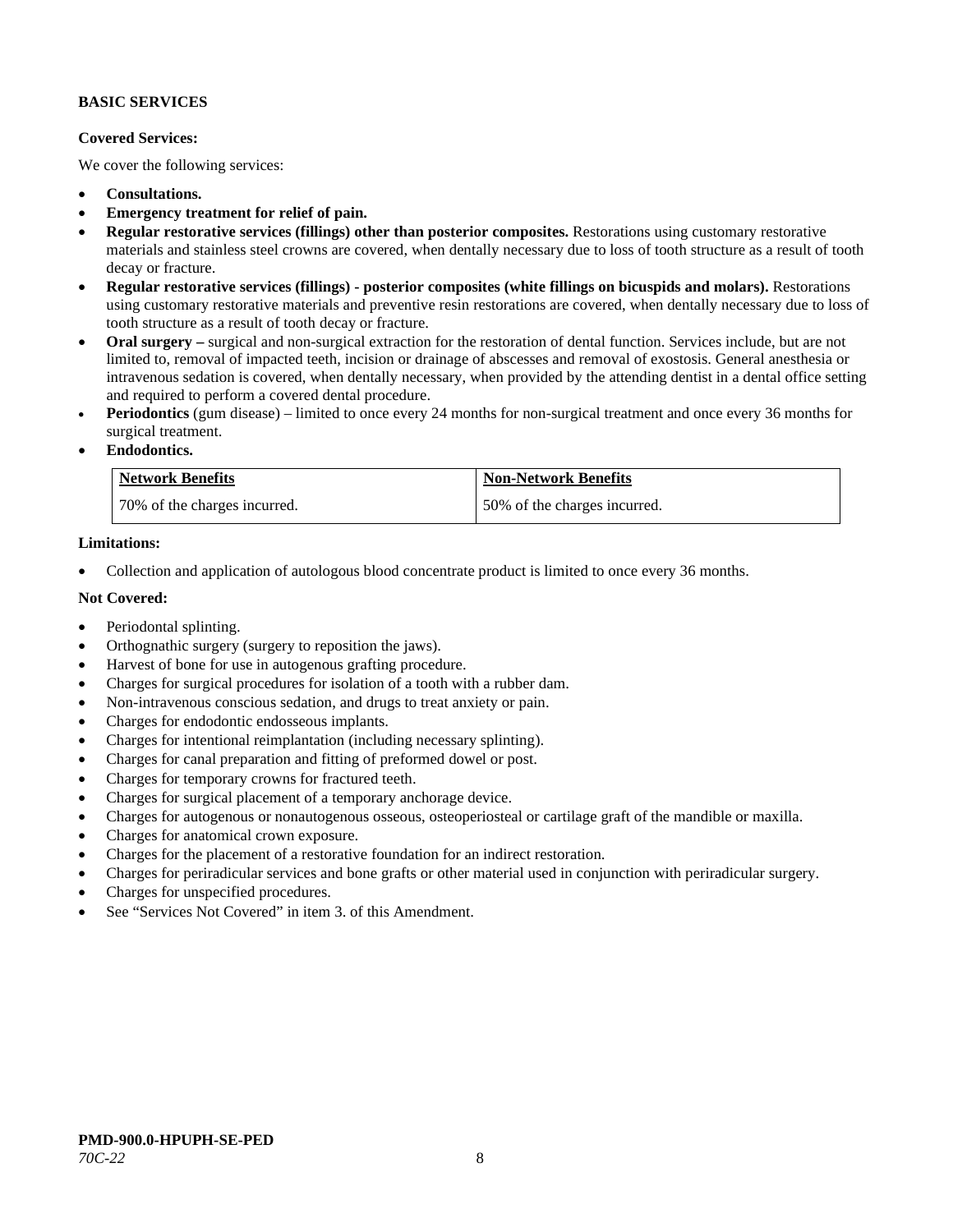## **SPECIAL SERVICES**

## **Covered Services:**

We cover the following services:

- **Special restorative care** extraorally fabricated or cast restorations (crowns, onlays) are covered when teeth cannot be restored with customary restorative material and when dentally necessary due to the loss of tooth structure as a result of tooth decay or fracture. If a tooth can be restored with a customary restorative material, but an onlay, crown, jacket, indirect composite or porcelain/ceramic restoration is selected, benefits will be calculated using the charge appropriate to the equivalent customary restorative material.
- **Repair or recementing of crowns, inlays and onlays.**

| <b>Network Benefits</b>      | <b>Non-Network Benefits</b>  |
|------------------------------|------------------------------|
| 70% of the charges incurred. | 50% of the charges incurred. |

**Limitations:**

• Benefit for the replacement of a crown or onlay will be provided only after a five year period measured from the date on which the procedure was last provided, whether under this Amendment or not.

## **Not Covered:**

- Gold foil restorations.
- Onlays, veneers or partial crowns fabricated from extraorally cured composite resin or porcelain.
- Charges for unspecified procedures.
- See "Services Not Covered" in item 3. of this Amendment.

## **PROSTHETIC SERVICES**

## **Covered Services:**

We cover the following services:

- **Bridges** initial installation of fixed bridgework to replace missing natural teeth, replacement of an existing fixed bridgework by a new bridgework, the addition of teeth to an existing bridgework, and repair or recementing of bridgework are covered. A given prosthetic appliance for the purpose of replacing an existing appliance will be provided when satisfactory evidence is presented that the new prosthetic appliance is required to replace one or more teeth extracted after the existing bridgework was installed.
- **Dentures** initial installation of full removable dentures to replace missing natural teeth and adjacent structures and adjustments during the six-month period following installation are covered. If a satisfactory result can be achieved through the utilization of standard procedures and materials but a personalized appliance is selected, or one which involves specialized techniques, the charges appropriate to the least costly appliance are covered. Replacement of an existing full removable denture by a new denture is covered. A given prosthetic appliance for the purpose of replacing an existing appliance will be provided when satisfactory evidence is presented that the new prosthetic appliance is required to replace one or more teeth extracted after the existing denture was installed. Repair of dentures, or relining or rebasing of dentures more than six months after installation of an initial or replacement denture are covered.
- **Partial dentures** Surveyed crowns which are not restorative but which are dentally necessary to facilitate the placement of a removable partial denture are covered. Initial installation of partial removable dentures to replace missing natural teeth and adjacent structures and adjustments during the six-month period following installation are covered. If a satisfactory result can be achieved by a standard cast chrome or acrylic partial denture, but a more complicated design is selected, the charges appropriate to the least costly appliance are covered. Replacement of an existing partial denture by a new denture, or the addition of teeth to an existing partial removable denture is covered. A given prosthetic appliance for the purpose of replacing an existing appliance will be provided when satisfactory evidence is presented that the new prosthetic appliance is required to replace one or more teeth extracted after the existing denture was installed. Repair of dentures, or relining or rebasing of dentures more than six months after installation of an initial or replacement denture are covered.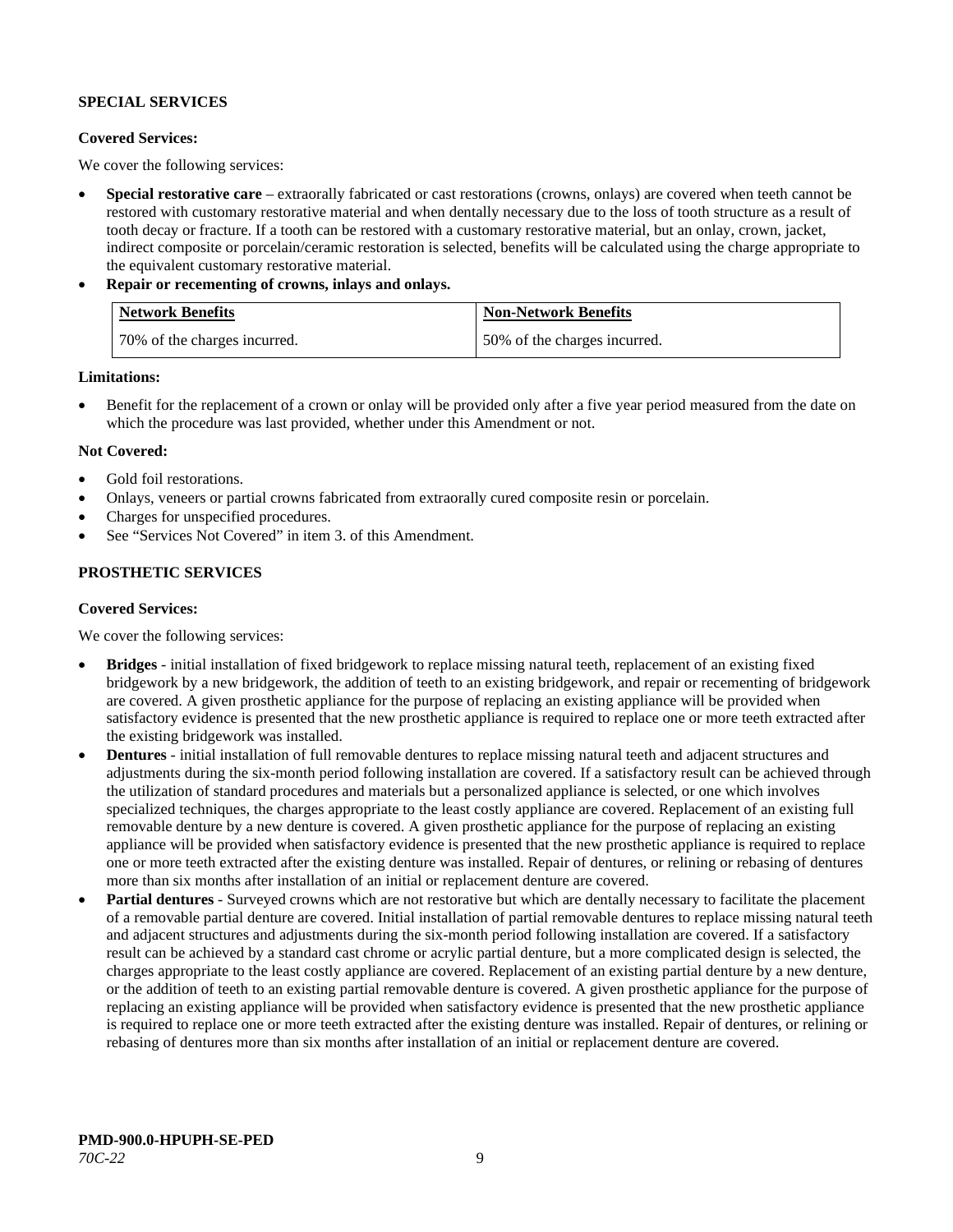- **Occlusal guards** occlusal guards for the treatment of bruxism are covered, including repair and relining of occlusal guards.
- **Tissue conditioning.**

| Network Benefits             | <b>Non-Network Benefits</b>  |
|------------------------------|------------------------------|
| 70% of the charges incurred. | 50% of the charges incurred. |

## **Limitations:**

- Benefit for replacement of a prosthetic appliance will be provided only (a) if the existing appliance cannot be made serviceable, and (b) after a 5 year period measured from the date on which it was installed, whether under this Amendment or not.
- Occlusal guards are limited to one every 12 months, for insureds age 13 or older.

## **Not Covered:**

- Services for replacement of any missing, lost or stolen dental or implant-supported prosthesis.
- Services related to a prosthetic appliance which was installed or delivered more than 60 days after termination of coverage.
- Interim prostheses.
- Connector bars, stress breakers and precision attachments.
- Provisional pontics, crowns and retainer crowns.
- Copings.
- Charges for unspecified procedures.
- See "Services Not Covered" in item 3. of this Amendment.

## **DENTAL IMPLANT SERVICES**

## **Covered Services:**

## We cover, **if dentally necessary**:

- the surgical placement of an implant body to replace missing natural teeth;
- removal and replacement of an implant body that is not serviceable and cannot be repaired after a period of at least five years from the date that the implant body was initially placed;
- initial installation of implant-supported prosthesis (crowns, bridgework and dentures) to replace missing teeth;
- replacement of an existing implant-supported prosthesis by a new implant-supported prosthesis, or the addition of teeth to an existing implant-supported prosthesis. We will replace an existing implant-supported prosthesis when satisfactory evidence is presented that (a) the new implant-supported prosthesis is required to replace one or more teeth extracted after the existing implant-supported prosthesis was installed, or (b) the existing implant-supported prosthesis cannot be made serviceable;
- repair of implant-supported prosthesis;
- other related implant services.

Decisions about dental necessity are made by HealthPartners UnityPoint Health, Inc.'s dental directors, or their designees. If the dental directors or their designees determine that a tooth or an arch can be restored with a standard prosthesis or restoration, no benefits will be allowed for the individual implant or implant procedure. For the second phase of treatment (the prosthodontics phase of placing the implant crown, bridge, denture or partial denture), we will base benefits on the least costly, professionally acceptable alternative treatment.

| <b>Network Benefits</b>      | <b>Non-Network Benefits</b>  |
|------------------------------|------------------------------|
| 70% of the charges incurred. | 50% of the charges incurred. |

## **Limitations:**

• Benefit for replacement of an existing implant-supported prosthesis that cannot be made serviceable will be provided only after a five year period measured from the date that the implant-supported prosthesis was initially placed, whether under this Amendment or not.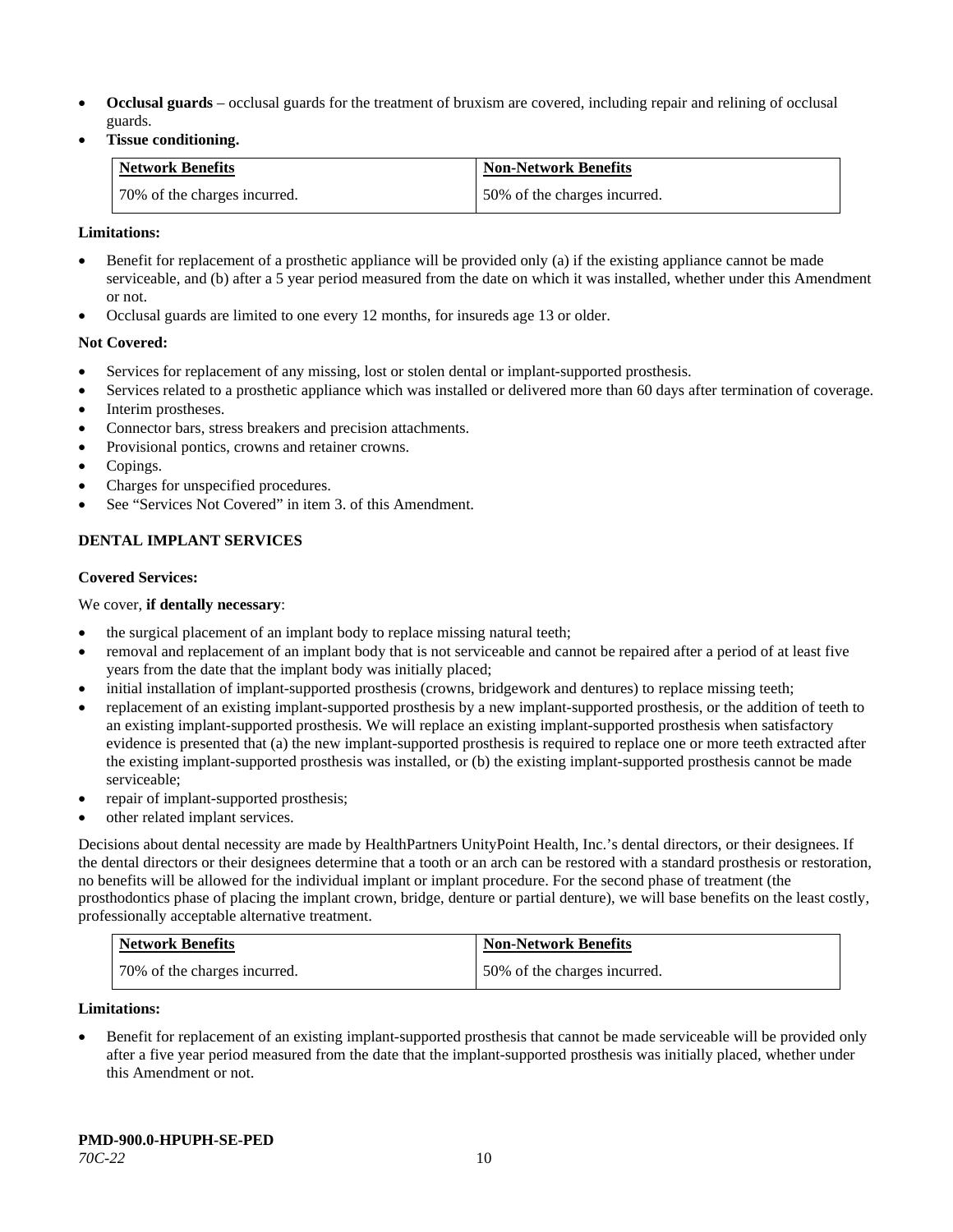- Endosteal implants, surgical placement of an interim implant body, eposteal implants, transolsteal implants (including hardware), implant-supported complete or partial dentures, connecting bars, abutments, implant-supported crowns, and abutment supported retainers are limited to once every 5 years.
- Radiographic/surgical implant indexing is limited to once every 5 years.

## **Not Covered:**

- Charges for interim abutments or custom abutments, including placement.
- Charges for unspecified procedures.
- See "Services Not Covered" in item 3. of this Amendment.

## **EMERGENCY DENTAL CARE SERVICES**

#### **Covered Services:**

We cover emergency dental care provided by network or non-network providers to the same extent as eligible dental services specified above and subject to the same deductibles, coinsurance and maximums.

| <b>Network Benefits</b>                                                                                                                                                             | <b>Non-Network Benefits</b>                                                     |
|-------------------------------------------------------------------------------------------------------------------------------------------------------------------------------------|---------------------------------------------------------------------------------|
| Coverage level is the same as corresponding Network<br>Benefits, depending on the type of service provided, such Network Benefits, depending on the type of service<br>as fillings. | Coverage level is the same as corresponding Non-<br>provided, such as fillings. |

## **Not Covered:**

See "Services Not Covered" in item 3. of this Amendment.

## **CLEFT LIP AND CLEFT PALATE SERVICES**

#### **Covered Services for dependent children:**

We cover dental services for treatment of cleft lip and cleft palate. Orthodontic treatment of cleft lip and cleft palate will be covered only if it meets the Covered Services criteria under "Orthodontic Services" below.

| <b>Network Benefits</b>                                 | <b>Non-Network Benefits</b>                           |
|---------------------------------------------------------|-------------------------------------------------------|
| Coverage level is the same as corresponding Network     | Coverage level is the same as corresponding Non-      |
| Benefits, depending on the type of service provided,    | Network Benefits, depending on the type of service    |
| such as Basic Services, Special Services or Orthodontic | provided, such as Basic Services, Special Services or |
| Services, if applicable.                                | Orthodontic Services, if applicable.                  |

#### **Limitations:**

• To the extent that these services are covered under the medical services, they are not covered as Pediatric Dental services.

## **Not Covered:**

- Charges for unspecified procedures.
- See "Services Not Covered" in item 3. of this Amendment.